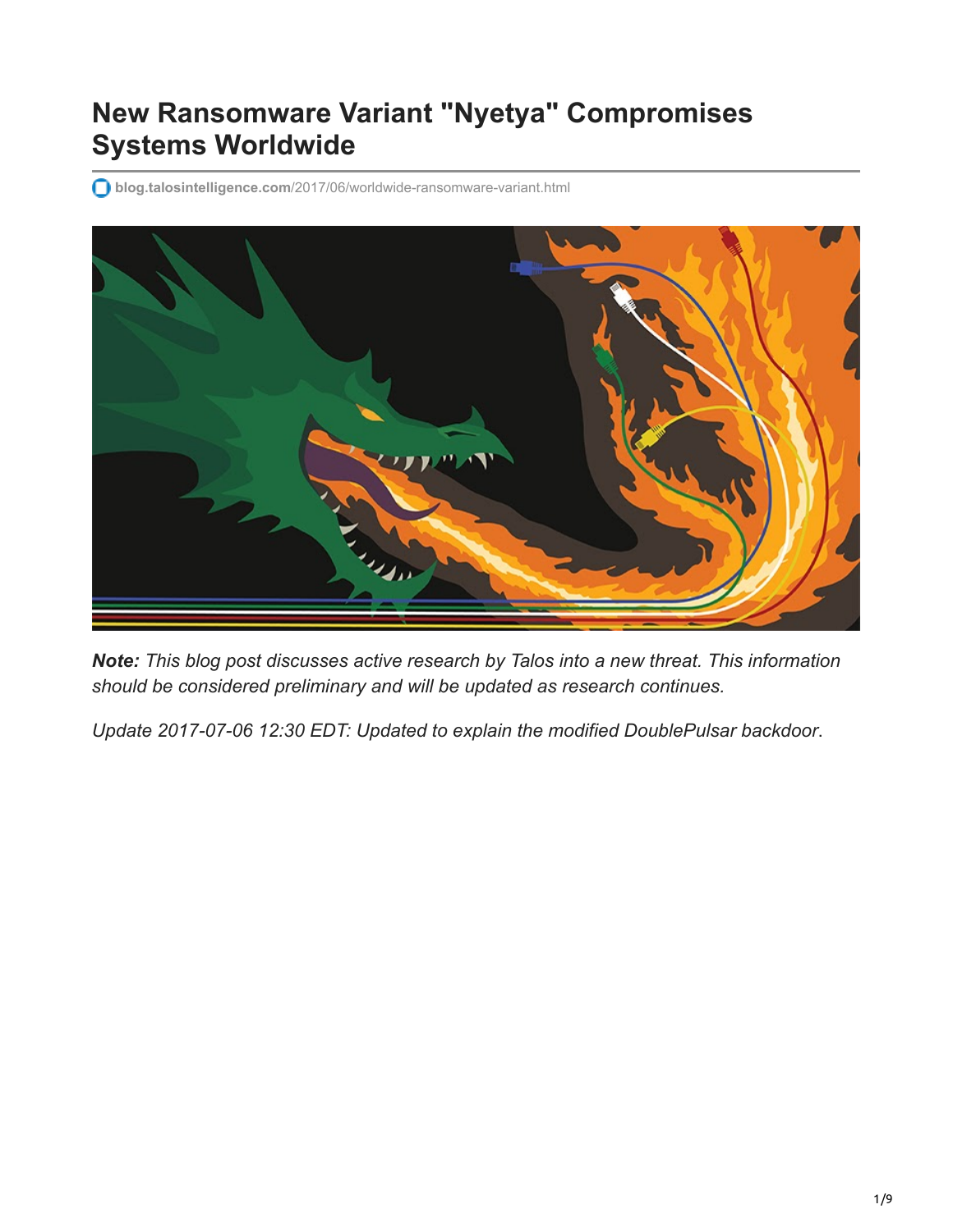

Since the SamSam attacks that targeted US healthcare entities in March 2016, Talos has been concerned about the proliferation of malware via unpatched network vulnerabilities. In May 2017, WannaCry ransomware took advantage of a vulnerability in SMBv1 and spread like wildfire across the Internet.

Today a new malware variant has surfaced that is distinct enough from Petya that people have referred to it by various names such as Petrwrap and GoldenEye. Talos is identifying this new malware variant as Nyetya. The sample leverages EternalBlue, EternalRomance, WMI, and PsExec for lateral movement inside an affected network. This behavior is detailed later in the blog under "Malware Functionality". Unlike WannaCry, Nyetya does not appear to contain an external scanning component.

The identification of the initial vector is still under investigation. We have observed **no use** of email or Office documents as a delivery mechanism for this malware. We believe that infections are associated with software update systems for a Ukrainian tax accounting package called MeDoc. Talos is investigating this currently.

Given the circumstances of this attack, Talos assesses with high confidence that the intent of the actor behind Nyetya was destructive in nature and not economically motivated. Talos strongly recommends users and organizations decline to pay the ransom. Any attempts to obtain a decryption key will be fruitless as the associated mailbox used for payment verification and decryption key sharing has been shut down by the posteo.de. This renders any successful payment as useless as there is no method of communication available for this actor to use to verify payments from victims or distribute decryption keys once ransom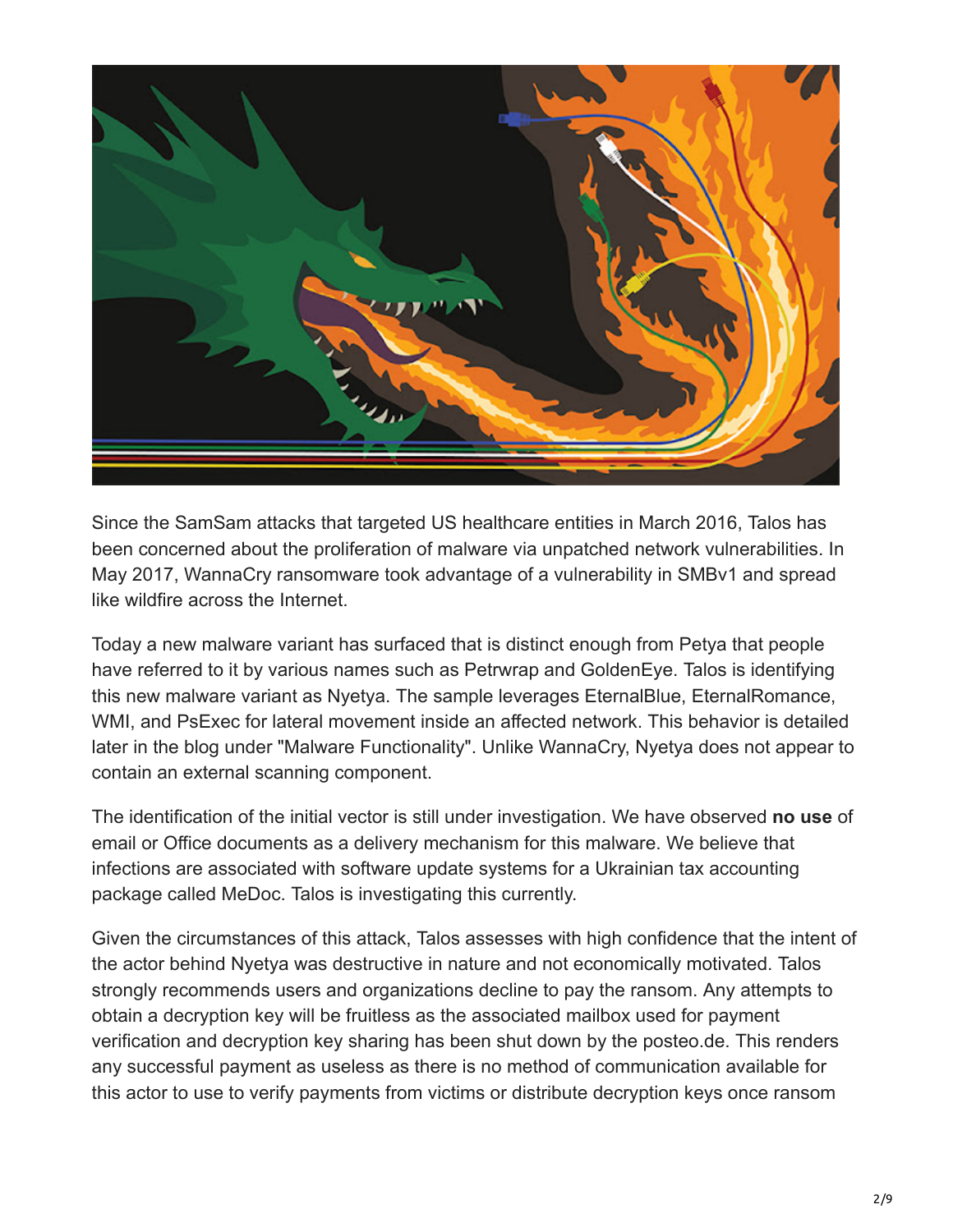payments have been received. There is also no method used by the malware to directly connect to command and control for remote unlocking.

#### **Recovery of User Credentials**

Nyetya requires user credentials to spread itself laterally via the PsExec and WMI vectors (which are detailed in the "Malware Functionality" section). Talos has identified three ways Nyetya can obtain these credentials.

First, credentials can be manually passed in via a command line argument. Here is the syntax:

rundll32.exe C:\Windows\perfc.dat,#1 60 "username:password"

A second method consists to use the CredEnumerateW Windows API.

Finally, Perfc.dat contains three embedded executables in its resource section which are compressed with zlib. Two of the executables are used to recover user credentials (32 and 64 bits) while the third one is the PsExec binary. The executables related to credential recovery are dropped as a temporary files in the user's %TEMP% folder and run with a named pipe parameter (containing a GUID). The main executable communicates with the dropped executable using this named pipe. For example:

C:\WINDOWS\TEMP\561D.tmp, \\.\pipe\{C1F0BF2D-8C17-4550-AF5A-65A22C61739C}

The dropped .tmp executable seems to be based on Mimikatz, a popular open source tool used for recovery of user credentials from computer memory using several different techniques. *However, Talos has confirmed that the executable is not specifically the Mimikatz tool.*

The recovered credentials are then used for launching malware on the remote system using WMIC and PsExec. This is detailed below.

#### **Malware Functionality**

Perfc.dat contains the functionality needed to further compromise the system and contains a single unnamed export function referred to as #1. As part of the propagation process, the malware enumerates all visible machines on the network via the NetServerEnum API call and then scans for an open TCP 139 port. This is done to compile a list of devices that expose this port and may possibly be susceptible to compromise.

Nyetya has several mechanisms that are used to propagate once a device is infected: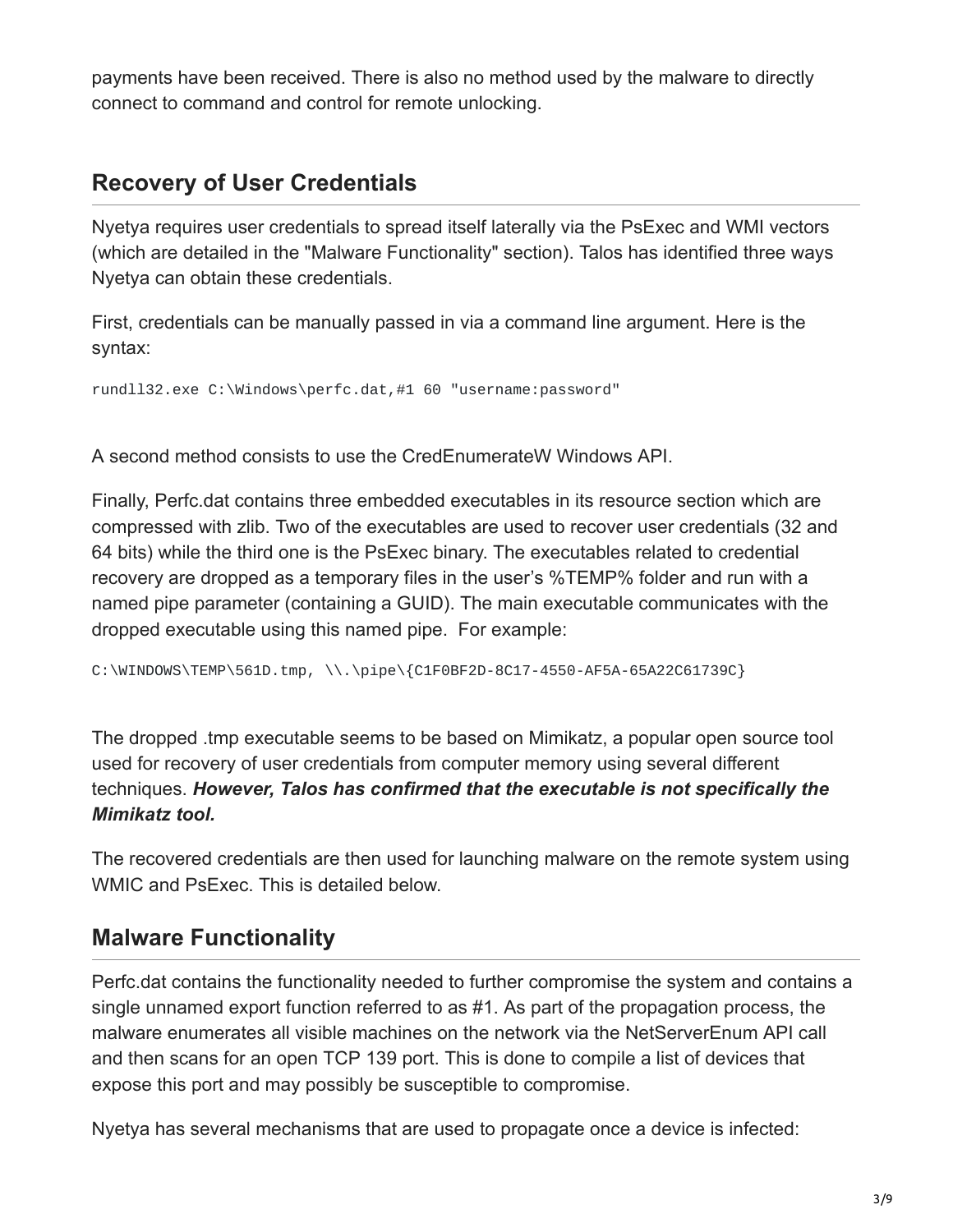- 1. EternalBlue the same exploit used by WannaCry.
- 2. EternalRomance an SMBv1 exploit leaked by "ShadowBrokers"
- 3. PsExec a legitimate Windows administration tool.
- 4. WMI Windows Management Instrumentation, a legitimate Windows component.

These mechanisms are used to attempt installation and execution of perfc.dat on other devices to spread laterally.

For systems that have not had [MS17-010](https://technet.microsoft.com/en-us/library/security/ms17-010.aspx) applied, the EternalBlue and EternalRomance exploits are leveraged to compromise systems. The exploit launched against the victim system depends on the operating system of the intended target.

- EternalBlue
	- Windows Server 2008 R2
	- Windows Server 2008
	- Windows 7
- EternalRomance
	- Windows XP
	- Windows Server 2003
	- Windows Vista

The two exploits drop a modified version of DoublePulsar which is a persistent backdoor running in kernel space of the compromised system. The developer modified only few bytes from the original version but this modification allowed it to evade network detection and the open source DoublePulsar scanning tools available on the Internet. The modification can be divided in 3 parts:

• The attacker modified the command codes:

| Original Command Code Nyetya Command Code Purpose |      |             |  |
|---------------------------------------------------|------|-------------|--|
| 0x23                                              | 0xF0 | <b>PING</b> |  |
| 0x77                                              | 0xF1 | KILL        |  |
| 0xC8                                              | 0xF2 | <b>EXEC</b> |  |

The attacker modified the response codes:

| Original Response Code Nyetya Response Code Purpose |      |           |
|-----------------------------------------------------|------|-----------|
| 0x10                                                | 0x11 | <b>OK</b> |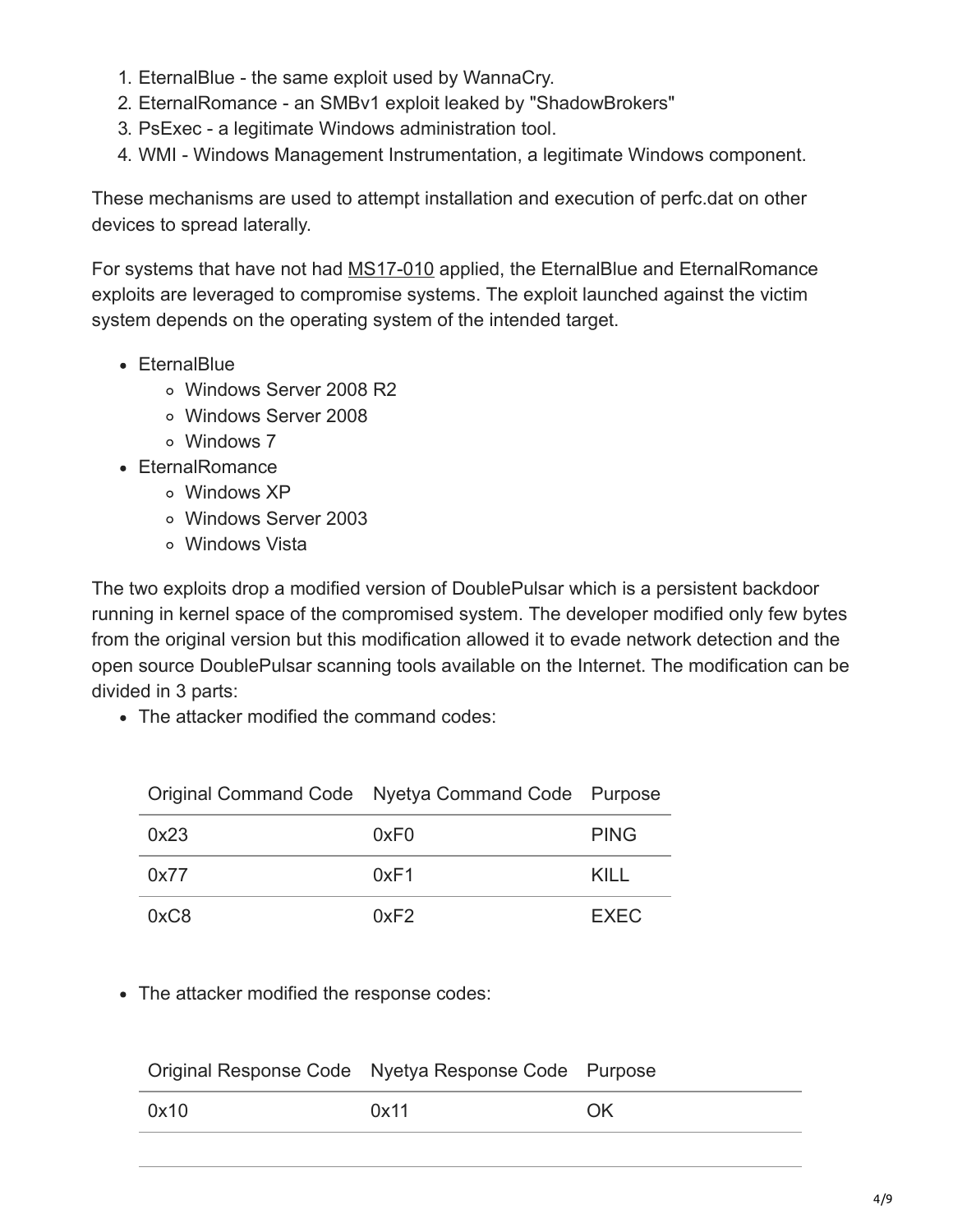| 0x20 | 0x21 | <b>CMD INVALID</b> |
|------|------|--------------------|
| 0x30 | 0x31 | ALLOCATION FAILURE |

The attacker modified where the response code is stored in the SMB response packet. In the original version of DouplePulsar, the code was stored in the MultiplexID field (offset 0x1E). In the Nyetya version, the response code is stored in a reserved field (offset 0x16) which is normally set to 0x0000

We implemented a specific NGIPS / Snort rule to detect this DoublePulsar variant: 43459.

PsExec is used to execute the following instruction (where w.x.y.z is an IP address) using the current user's windows token (from the "Recovery of User Credentials" section above) to install the malware on the networked device.

```
C:\WINDOWS\dllhost.dat \\w.x.y.z -accepteula -s -d C:\Windows\System32\rundll32.exe
C:\Windows\perfc.dat,#1 60
```
WMI is used to execute the following command which performs the same function as above, but using the current user's username and password (as username and password), retrieved from the "Recovery of User Credentials" section above.

```
Wbem\wmic.exe /node:"w.x.y.z" /user:"username" /password:"password" "process call
create "C:\Windows\System32\rundll32.exe \"C:\Windows\perfc.dat\" #1 60"
```
Once a system is successfully compromised, the malware encrypts files on the host using 2048-bit RSA encryption. Additionally, the malware cleans event logs on the compromised device using the following command:

wevtutil cl Setup & wevtutil cl System & wevtutil cl Security & wevtutil cl Application & fsutil usn deletejournal /D %c:

Nytetya attempts to obtain administrative privileges (SeShutdowPrivilege and SeDebugPrivilege) for the current user through the Windows API AdjustTokenPrivileges. If successful, Nyetya overwrites the boot sector on PhysicalDrive0 without first saving a copy. If overwriting the boot sector fails, Nyetya instead wipes the first ten sectors of the disk drive. Additionally, if Nyetya finds a process file name hash of 2E214B44 on the system, it will also wipe the first ten sectors of the disk drive. Talos has identified that this hash is referring to avp.exe, which corresponds to Kaspersky Anti-virus. Systems that have the boot sector overwritten will see this message when restarting their systems.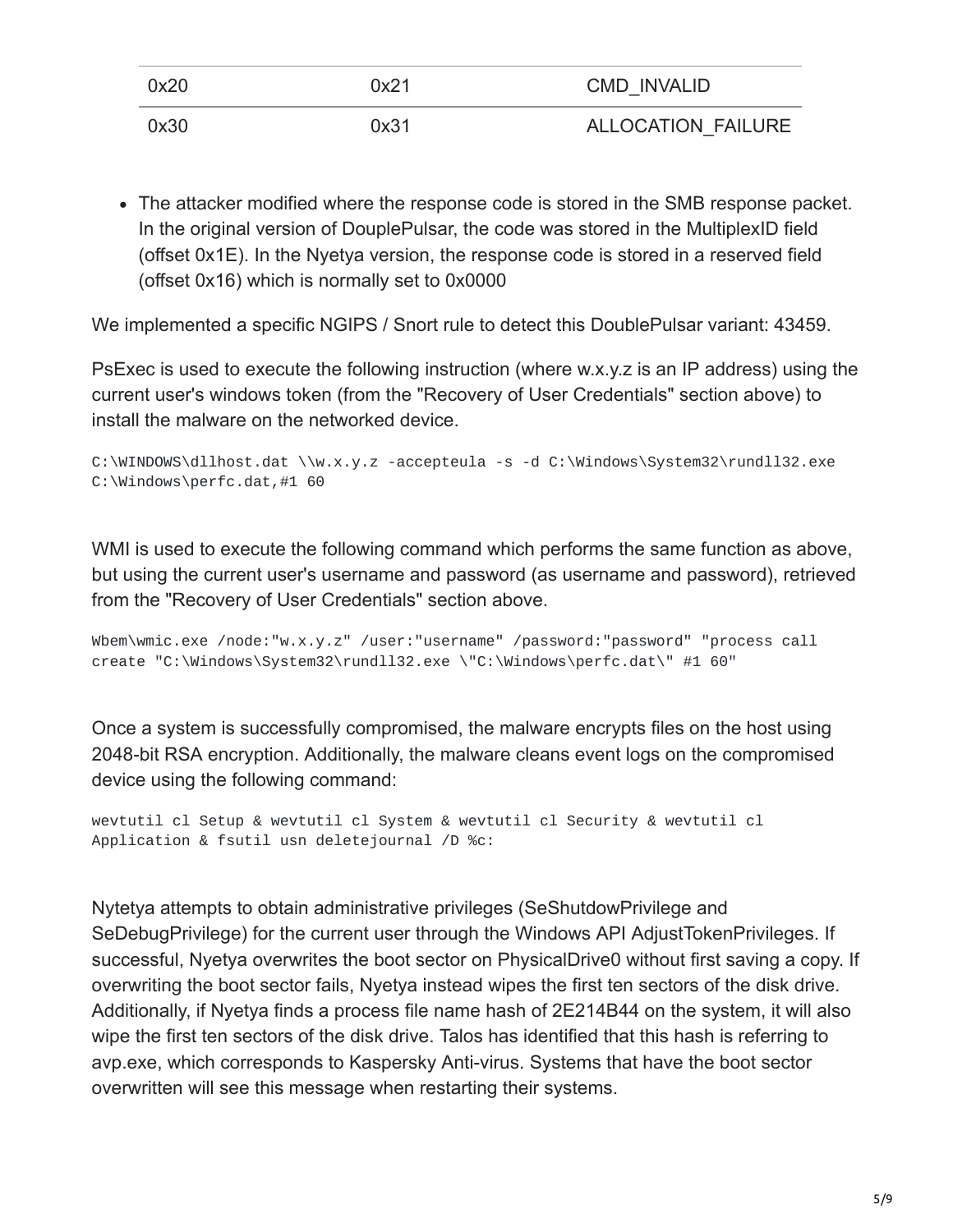| Doops, your important files are encrypted.                                                                                                                                                                                                                        |
|-------------------------------------------------------------------------------------------------------------------------------------------------------------------------------------------------------------------------------------------------------------------|
|                                                                                                                                                                                                                                                                   |
|                                                                                                                                                                                                                                                                   |
| If you see this text, then your files are no longer accessible, because they<br>have been encrypted. Perhaps you are busy looking for a way to recover your<br>files, but don't waste your time. Nobody can recover your files without our<br>decryption service. |
| We guarantee that you can recover all your files safely and easily.<br>All you<br>need to do is submit the payment and purchase the decryption key.                                                                                                               |
| Please follow the instructions:                                                                                                                                                                                                                                   |
| 1. Send \$300 worth of Bitcoin to following address:                                                                                                                                                                                                              |
| <b>1Mz7153HMuxXTuR2R1t78mGSdzaAtNbBWX</b>                                                                                                                                                                                                                         |
|                                                                                                                                                                                                                                                                   |
| 2. Send your Bitcoin wallet ID and personal installation key to e-mail<br>HOWSMith123456@posteo.net. Your personal installation key:                                                                                                                              |
| J3mE9S-8XNTZd-ZgjYXb-fUFj8m-gMYdyv-6rEiYa-KevGjA-q8YZf4-5LP82d-em5GVV                                                                                                                                                                                             |
| If you already purchased your key, please enter it below.<br><b>Key:</b>                                                                                                                                                                                          |

Screenshot of a system compromised by Nyetya.

Note that regardless of whether Nyetya is successful in overwriting the boot sector or not, it will proceed to create a scheduled task via schtasks to reboot the system one hour after infection.

Without analyzing the key generation or key storage components, Talos believes that the actors behind Nyetya did not intended for the boot sector or the ten sectors that are wiped to be restorable. Thus, Nyetya is intended to be destructive rather than as a tool for financial gain.

### **Mitigation and Prevention**

There are several ways customers can mitigate and prevent Nyetya from impacting your environment.

- First and foremost, we strongly recommend that customers who have NOT yet already applied MS17-010 to go do so immediately. Given the severity of the vulnerability and the widely available tools that exploit it, leaving this vulnerability unpatched is unwise.
- Ensure you have anti-malware software deployed on your systems that can detect and block the execution of known malicious executables.
- Implement a disaster recovery plan that includes backing up and restoring data from backup devices that are kept offline. Adversaries frequently target backup mechanisms to limit the possibilities a user may be able to restore their files without paying the ransom.
- Disable SMBv1, if possible, on networks and move to a more updated version of SMB. (SMBv2 was introduced with Microsoft Vista)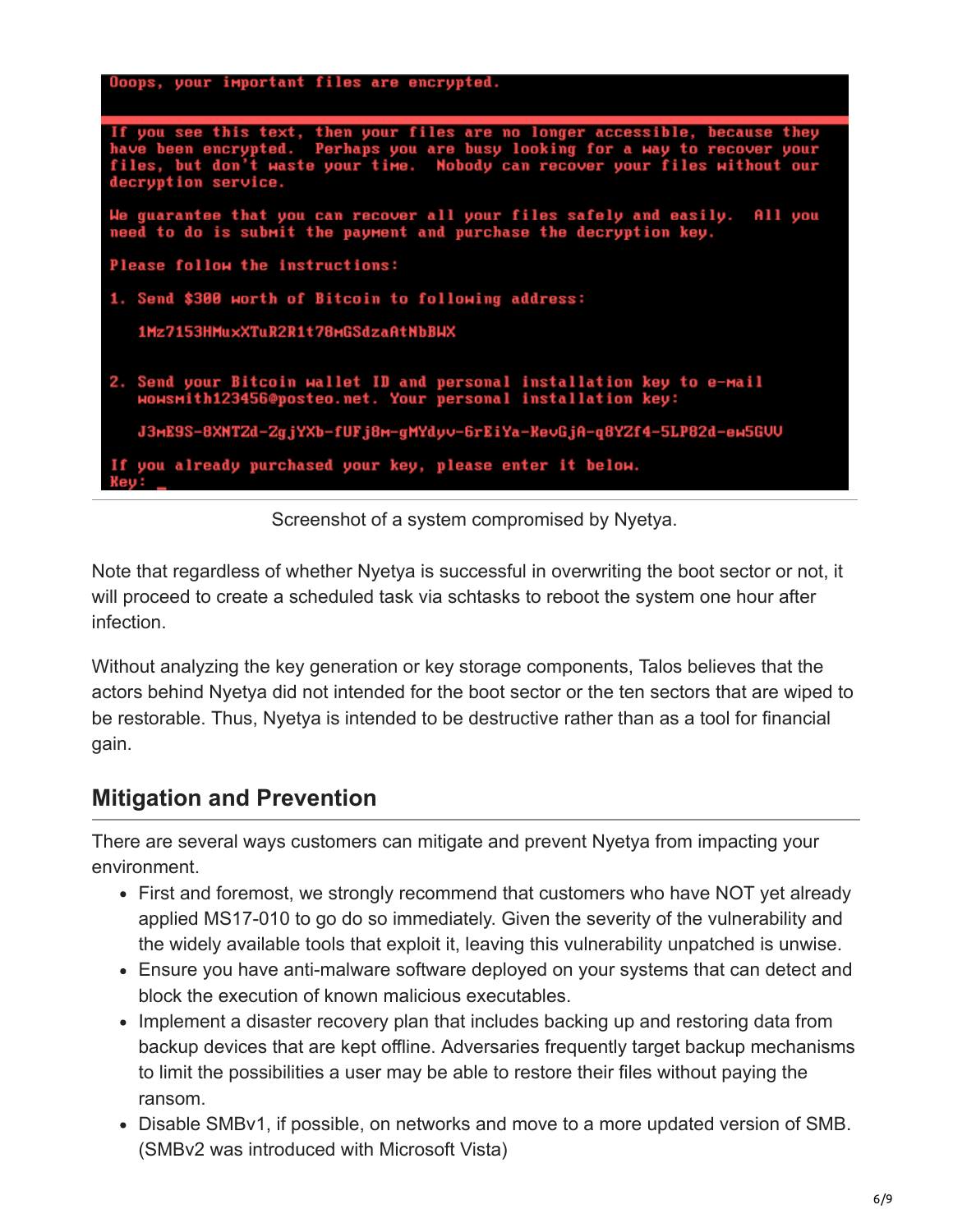Organizing your networks in a number of well-defined logical segments, and allowing access to network assets only to those users and systems within a segment may help with containing outbreaks of self-spreading worms such as Nyetya.

As Nyetya attempts to overwrite the boot sector on an infected machine, Talos tested using [MBRFilter](https://www.talosintelligence.com/mbrfilter) to prevent any changes being allowed to the system boot sector. This test proved successful and the machine boot sector remained intact in a good state. For users or enterprises that can do so, we recommend using MBRFilter. Note that MBRFilter is an open source project from Talos and no warranties or guarantees are provided.

### **Coverage**

Cisco customers are protected from Nyetya via the following products and services.

| <b>PRODUCT</b>        | <b>PROTECTION</b> |
|-----------------------|-------------------|
| AMP                   | v                 |
| CloudLock             | N/A               |
| <b>CWS</b>            | N/A               |
| <b>Email Security</b> | N/A               |
| Network Security      | ✓                 |
| <b>Threat Grid</b>    | v                 |
| Umbrella              | N/A               |
| WSA                   | N/A               |

Advanced Malware Protection ([AMP\)](https://www.cisco.com/c/en/us/support/security/amp-firepower-software-license/tsd-products-support-series-home.html) is ideally suited to prevent the execution of the malware used by these threat actors.

Network Security appliances such as [NGFW](https://www.cisco.com/c/en/us/products/security/asa-next-generation-firewall-services/index.html), [NGIPS](https://www.cisco.com/c/en/us/products/security/intrusion-prevention-system-ips/index.html), and [Meraki MX](https://meraki.cisco.com/products/appliances) can detect malicious activity associated with this threat.

[AMP Threat Grid](https://www.cisco.com/c/en/us/solutions/enterprise-networks/amp-threat-grid/index.html) helps identify malicious binaries and build protection into all Cisco Security products.

Email and web have not been identified as attack vectors at this time. Additionally, there are no known C2 elements related to this malware at this time. The malware, if transferred across these systems on your networks, will be blocked.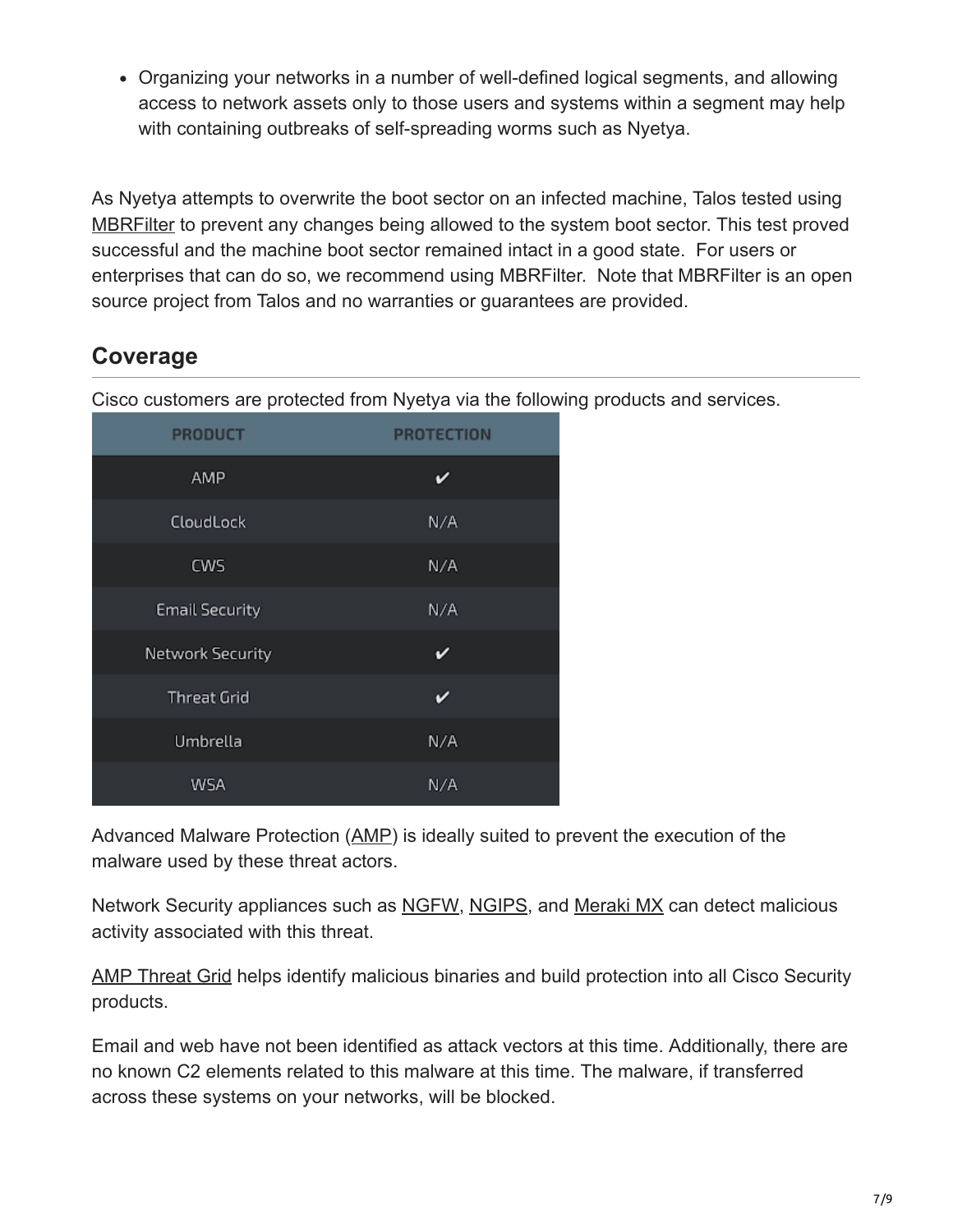Open Source Snort Subscriber Rule Set customers can stay up to date by downloading the latest rule pack available for purchase on [Snort.org.](https://www.snort.org/products)

#### **NGIPS / Snort Rules**

The following NGIPS / Snort rules detect this threat:

- 42944 OS-WINDOWS Microsoft Windows SMB remote code execution attempt
- 42340 OS-WINDOWS Microsoft Windows SMB anonymous session IPC share access attempt
- 41984 OS-WINDOWS Microsoft Windows SMBv1 identical MID and FID type confusion attempt
- 43459 MALWARE-CNC Win. Trojan. Doublepulsar variant successful ping response

The following NGIPS / Snort rules are also indicators of infection traffic:

- 5718 OS-WINDOWS Microsoft Windows SMB-DS Trans unicode Max Param/Count OS-WINDOWS attempt
- 1917 INDICATOR-SCAN UPnP service discover attempt
- 5730 OS-WINDOWS Microsoft Windows SMB-DS Trans Max Param OS-WINDOWS attempt
- 26385 FILE-EXECUTABLE Microsoft Windows executable file save onto SMB share attempt
- 43370 NETBIOS DCERPC possible wmi remote process launch

#### **Threat Grid**

Threat Grid is capable of detecting malware samples related to Nyetya as malicious.

#### **Behavioral indicators**

| <b>Master Boot Record Modified</b>                                                                                                                                                                                                                                                                                                                            |                                                                                      | Severity: 100 Confidence: 100 A |  |
|---------------------------------------------------------------------------------------------------------------------------------------------------------------------------------------------------------------------------------------------------------------------------------------------------------------------------------------------------------------|--------------------------------------------------------------------------------------|---------------------------------|--|
| The Master Boot Record (MBR) is the first sector of a disk. It contains the partition table and may<br>contain some initialization code that is run on boot. Malicious code will sometimes create a new<br>partition to hide executable code and store information for later exfitration, or modify the boot code to<br>gain persistence and early execution. | Categories persistence, weakening,<br>eussion<br>Tags system, system<br>modification | <b>B</b> Report error           |  |
| <b>Artifact Flagged Malicious by Antivirus Service</b>                                                                                                                                                                                                                                                                                                        |                                                                                      | Severity: 100 Confidence: 95 V  |  |
| PE Contains an Invalid Certificate Signature                                                                                                                                                                                                                                                                                                                  |                                                                                      | Severity: 100 Confidence: 90 V  |  |
| Process Modified a File in a System Directory                                                                                                                                                                                                                                                                                                                 |                                                                                      | Severity: 90 Confidence: 100 V  |  |
| Process Modified File in a User Directory                                                                                                                                                                                                                                                                                                                     |                                                                                      | Severity: 70 Confidence: 80 V   |  |
| Very Large Registry Data                                                                                                                                                                                                                                                                                                                                      |                                                                                      | Severity: 50 Confidence: 80 V   |  |
| <b>Executable Artifact Imports Tool Help Functions</b>                                                                                                                                                                                                                                                                                                        |                                                                                      | Severity: 50 Confidence: 70 V   |  |

## **Indicators of Compromise (IOCs)**